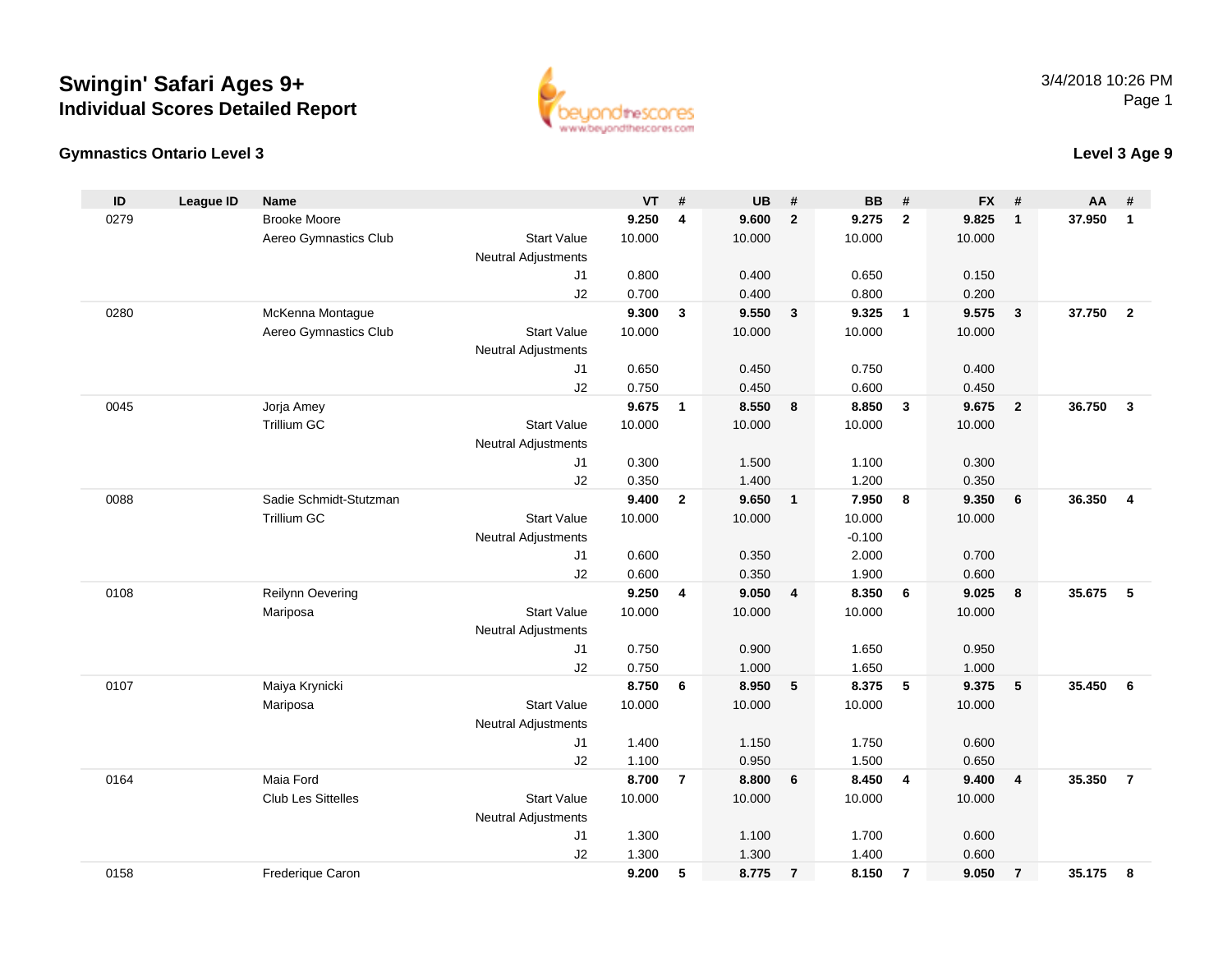

3/4/2018 10:26 PMPage 2

|      | <b>Club Les Sittelles</b> | <b>Start Value</b><br><b>Neutral Adjustments</b> | 10.000 |   | 10.000  | 10.000 |     | 10.000 |   |        |   |
|------|---------------------------|--------------------------------------------------|--------|---|---------|--------|-----|--------|---|--------|---|
|      |                           | J1                                               | 0.750  |   | 1.150   | 1.900  |     | 1.050  |   |        |   |
|      |                           | J2                                               | 0.850  |   | 1.300   | 1.800  |     | 0.850  |   |        |   |
| 0165 | Olivia Savage             |                                                  | 8.625  | 8 | 8.325 9 | 7.600  | - 9 | 8.700  | 9 | 33.250 | 9 |
|      | <b>Club Les Sittelles</b> | <b>Start Value</b>                               | 10.000 |   | 10.000  | 10.000 |     | 10.000 |   |        |   |
|      |                           | <b>Neutral Adjustments</b>                       |        |   |         |        |     |        |   |        |   |
|      |                           | J1                                               | 1.350  |   | 1.650   | 2.500  |     | 1.300  |   |        |   |
|      |                           | J2                                               | 1.400  |   | 1.700   | 2.300  |     | 1.300  |   |        |   |

#### **Gymnastics Ontario Level 3**

| ID   | League ID | <b>Name</b>                        |                            | <b>VT</b> | #              | <b>UB</b> | #                       | <b>BB</b> | #                       | <b>FX</b> | #              | <b>AA</b> | #              |
|------|-----------|------------------------------------|----------------------------|-----------|----------------|-----------|-------------------------|-----------|-------------------------|-----------|----------------|-----------|----------------|
| 0084 |           | Ava Provost                        |                            | 9.450     | $\overline{2}$ | 9.175     | $\mathbf{3}$            | 8.925     | 3                       | 9.500     | 3              | 37.050    | 1              |
|      |           | Trillium GC                        | <b>Start Value</b>         | 10.000    |                | 10.000    |                         | 10.000    |                         | 10.000    |                |           |                |
|      |           |                                    | <b>Neutral Adjustments</b> |           |                |           |                         |           |                         |           |                |           |                |
|      |           |                                    | J1                         | 0.400     |                | 0.900     |                         | 1.050     |                         | 0.600     |                |           |                |
|      |           |                                    | J2                         | 0.700     |                | 0.750     |                         | 1.100     |                         | 0.400     |                |           |                |
| 0240 |           | Paige Wallin                       |                            | 9.050     | 5              | 9.250     | $\overline{2}$          | 9.000     | $\overline{2}$          | 9.700     | $\overline{2}$ | 37,000    | $\overline{2}$ |
|      |           | <b>Pickering Athletic Centre</b>   | <b>Start Value</b>         | 10.000    |                | 10.000    |                         | 10.000    |                         | 10.000    |                |           |                |
|      |           |                                    | <b>Neutral Adjustments</b> |           |                |           |                         |           |                         |           |                |           |                |
|      |           |                                    | J1                         | 0.950     |                | 0.600     |                         | 1.000     |                         | 0.300     |                |           |                |
|      |           |                                    | J2                         | 0.950     |                | 0.900     |                         | 1.000     |                         | 0.300     |                |           |                |
| 0246 |           | Maya Wallace                       |                            | 8.850     | $\overline{7}$ | 9.075     | $\overline{4}$          | 9.200     | $\overline{\mathbf{1}}$ | 9.725     | $\mathbf{1}$   | 36.850    | 3              |
|      |           | <b>Pickering Athletic Centre</b>   | <b>Start Value</b>         | 10.000    |                | 10.000    |                         | 10.000    |                         | 10.000    |                |           |                |
|      |           |                                    | <b>Neutral Adjustments</b> |           |                |           |                         |           |                         |           |                |           |                |
|      |           |                                    | J <sub>1</sub>             | 1.200     |                | 0.850     |                         | 0.700     |                         | 0.250     |                |           |                |
|      |           |                                    | J2                         | 1.100     |                | 1.000     |                         | 0.900     |                         | 0.300     |                |           |                |
| 0447 |           | April Head                         |                            | 9.275     | 3              | 9.425     | $\overline{\mathbf{1}}$ | 8.775     | 5                       | 9.350     | $\overline{4}$ | 36.825    | 4              |
|      |           | <b>Shenderey Gymnastics Centre</b> | <b>Start Value</b>         | 10.000    |                | 10.000    |                         | 10.000    |                         | 10.000    |                |           |                |
|      |           |                                    | <b>Neutral Adjustments</b> |           |                |           |                         |           |                         |           |                |           |                |
|      |           |                                    | J1                         | 0.800     |                | 0.550     |                         | 1.200     |                         | 0.750     |                |           |                |
|      |           |                                    | J2                         | 0.650     |                | 0.600     |                         | 1.250     |                         | 0.550     |                |           |                |
| 0155 |           | <b>Emilyne Stalker</b>             |                            | 9.525     | $\mathbf{1}$   | 9.250     | $\overline{2}$          | 8.675     | 6                       | 9.175     | 5              | 36.625    | 5              |
|      |           | <b>Club Les Sittelles</b>          | <b>Start Value</b>         | 10.000    |                | 10.000    |                         | 10.000    |                         | 10.000    |                |           |                |
|      |           |                                    | <b>Neutral Adjustments</b> |           |                |           |                         |           |                         |           |                |           |                |
|      |           |                                    | J <sub>1</sub>             | 0.550     |                | 0.800     |                         | 1.250     |                         | 0.850     |                |           |                |
|      |           |                                    | J <sub>2</sub>             | 0.400     |                | 0.700     |                         | 1.400     |                         | 0.800     |                |           |                |
| 0159 |           | Anais Thompson                     |                            | 8.975     | 6              | 8.925     | 5                       | 8.800     | $\overline{4}$          | 9.050     | 6              | 35.750    | 6              |
|      |           |                                    |                            |           |                |           |                         |           |                         |           |                |           |                |

### **Level 3 Age 12 A**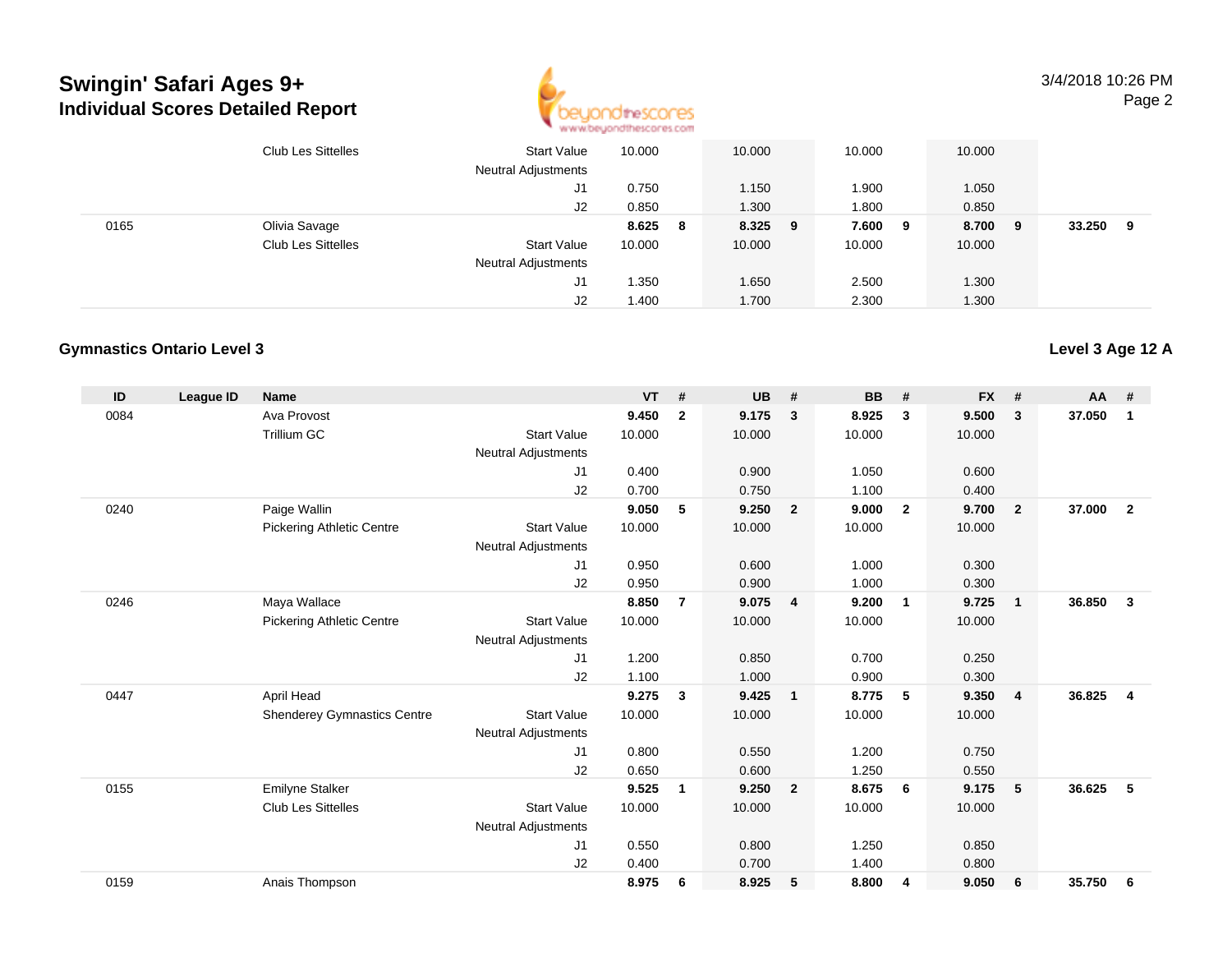

|      | <b>Club Les Sittelles</b> | <b>Start Value</b><br><b>Neutral Adjustments</b> | 10.000          | 10.000  | 10.000   |                | 10.000 |                |        |     |
|------|---------------------------|--------------------------------------------------|-----------------|---------|----------|----------------|--------|----------------|--------|-----|
|      |                           | J1                                               | 1.100           | 1.050   | 1.100    |                | 0.900  |                |        |     |
|      |                           | J2                                               | 0.950           | 1.100   | 1.300    |                | 1.000  |                |        |     |
| 0393 | Lauren Krstevski          |                                                  | $9.175 \quad 4$ | 8.575 6 | 8.475    | $\overline{7}$ | 8.975  | $\overline{7}$ | 35.200 | - 7 |
|      | Quinte Bay                | <b>Start Value</b>                               | 10.000          | 10.000  | 10.000   |                | 10.000 |                |        |     |
|      |                           | <b>Neutral Adjustments</b>                       |                 |         | $-0.100$ |                |        |                |        |     |
|      |                           | J1                                               | 0.850           | 1.350   | 1.450    |                | 1.050  |                |        |     |
|      |                           | J2                                               | 0.800           | 1.500   | 1.400    |                | 1.000  |                |        |     |
| 0380 | Lia Dore                  |                                                  | 8.350 8         | 7.725 7 | 6.750    | 8              | 8.625  | - 8            | 31.450 | - 8 |
|      | Quinte Bay                | <b>Start Value</b>                               | 10.000          | 10.000  | 10.000   |                | 10.000 |                |        |     |
|      |                           | <b>Neutral Adjustments</b>                       |                 |         |          |                |        |                |        |     |
|      |                           | J <sub>1</sub>                                   | 1.600           | 2.250   | 3.300    |                | 1.250  |                |        |     |
|      |                           | J2                                               | 1.700           | 2.300   | 3.200    |                | 1.500  |                |        |     |

#### **Gymnastics Ontario Level 3**

#### **Level 3 Age 12 B**

| ID   | League ID | Name                             |                            | $VT$ # |   | <b>UB</b> | #                       | <b>BB</b> | #              | <b>FX</b> | #              | <b>AA</b> | #                       |
|------|-----------|----------------------------------|----------------------------|--------|---|-----------|-------------------------|-----------|----------------|-----------|----------------|-----------|-------------------------|
| 0406 |           | Lauren Castagna                  |                            | 9.175  | 3 | 9.450     | 1                       | 9.325     | $\mathbf 1$    | 9.850     | -1             | 37.800    | -1                      |
|      |           | <b>High Flyers Gymnastics</b>    | <b>Start Value</b>         | 10.000 |   | 10.000    |                         | 10.000    |                | 10.000    |                |           |                         |
|      |           |                                  | <b>Neutral Adjustments</b> |        |   |           |                         |           |                |           |                |           |                         |
|      |           |                                  | J1                         | 0.900  |   | 0.500     |                         | 0.750     |                | 0.100     |                |           |                         |
|      |           |                                  | J2                         | 0.750  |   | 0.600     |                         | 0.600     |                | 0.200     |                |           |                         |
| 0310 |           | Ella Knox                        |                            | 9.100  | 5 | 9.150     | $\overline{\mathbf{4}}$ | 9.300     | $\overline{2}$ | 9.250     | -5             | 36.800    | $\overline{2}$          |
|      |           | <b>Lindsay Gymnastics Centre</b> | <b>Start Value</b>         | 10.000 |   | 10.000    |                         | 10.000    |                | 10.000    |                |           |                         |
|      |           |                                  | Neutral Adjustments        |        |   |           |                         |           |                |           |                |           |                         |
|      |           |                                  | J1                         | 0.900  |   | 0.700     |                         | 0.600     |                | 0.700     |                |           |                         |
|      |           |                                  | J2                         | 0.900  |   | 1.000     |                         | 0.800     |                | 0.800     |                |           |                         |
| 0244 |           | Lily Portsmouth                  |                            | 9.125  | 4 | 9.350     | $\overline{2}$          | 8.625     | - 5            | 9.675     | $\overline{2}$ | 36.775    | 3                       |
|      |           | <b>Pickering Athletic Centre</b> | <b>Start Value</b>         | 10.000 |   | 10.000    |                         | 10.000    |                | 10.000    |                |           |                         |
|      |           |                                  | Neutral Adjustments        |        |   |           |                         |           |                |           |                |           |                         |
|      |           |                                  | J1                         | 0.950  |   | 0.600     |                         | 1.300     |                | 0.400     |                |           |                         |
|      |           |                                  | J2                         | 0.800  |   | 0.700     |                         | 1.450     |                | 0.250     |                |           |                         |
| 0371 |           | Kaitlyn Morrow                   |                            | 9.300  | 1 | 8.900     | 6                       | 8.800     | $\mathbf{3}$   | 9.325     | $\overline{4}$ | 36.325    | $\overline{\mathbf{4}}$ |
|      |           | Quinte Bay                       | <b>Start Value</b>         | 10.000 |   | 10.000    |                         | 10.000    |                | 10.000    |                |           |                         |
|      |           |                                  | Neutral Adjustments        |        |   |           |                         |           |                |           |                |           |                         |
|      |           |                                  | J <sub>1</sub>             | 0.800  |   | 1.100     |                         | 1.300     |                | 0.600     |                |           |                         |
|      |           |                                  | J2                         | 0.600  |   | 1.100     |                         | 1.100     |                | 0.750     |                |           |                         |
| 0052 |           | Shaye Boyce                      |                            | 8.950  | 8 | 9.025     | 5                       | 8.750     | 4              | 9.475     | 3              | 36.200    | 5                       |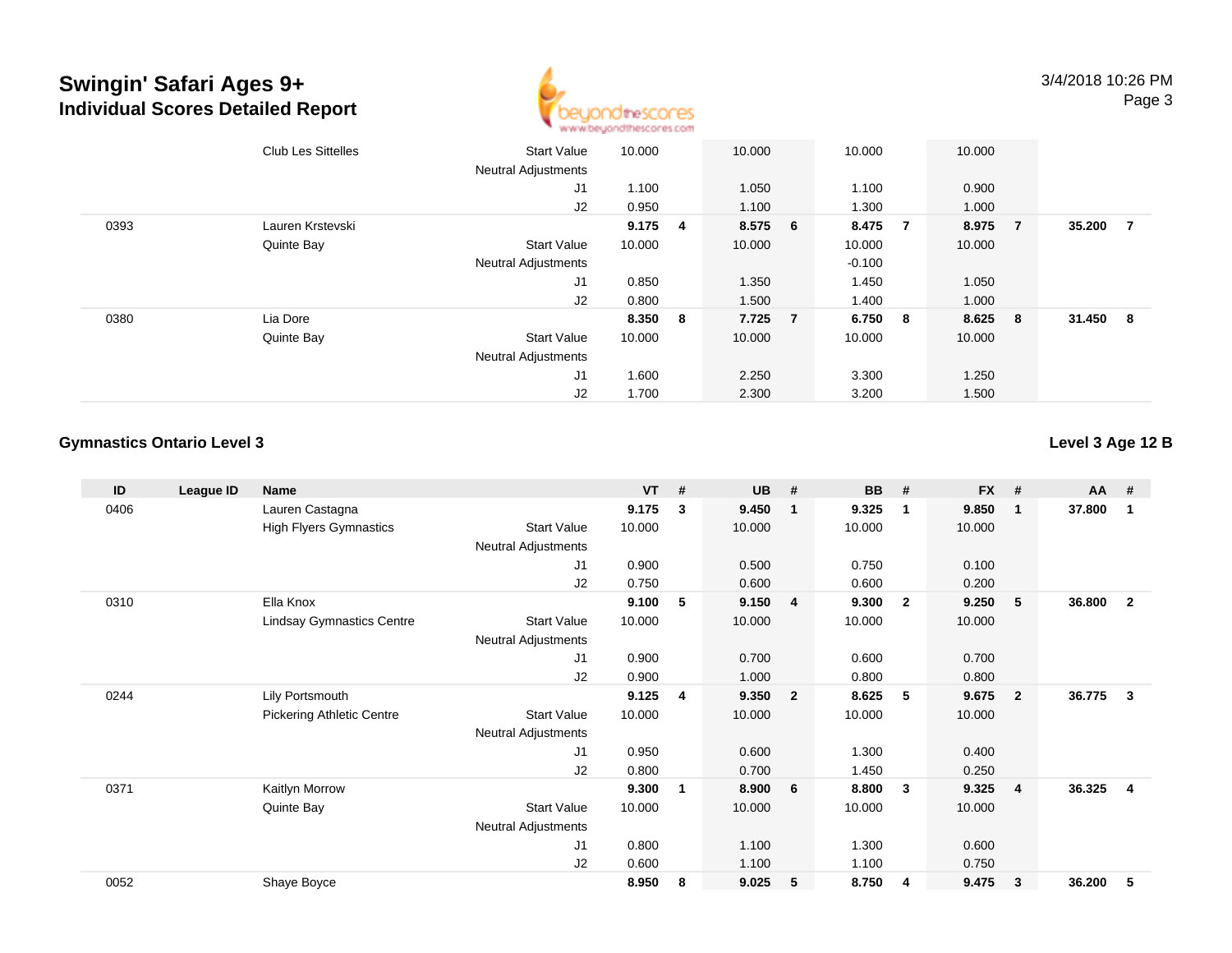

|      | <b>Trillium GC</b>               | <b>Start Value</b>  | 10.000 |                | 10.000 |                | 10.000 |                 | 10.000 |                |        |                |
|------|----------------------------------|---------------------|--------|----------------|--------|----------------|--------|-----------------|--------|----------------|--------|----------------|
|      |                                  | Neutral Adjustments |        |                |        |                |        |                 |        |                |        |                |
|      |                                  | J1                  | 0.950  |                | 0.950  |                | 1.400  |                 | 0.600  |                |        |                |
|      |                                  | J2                  | 1.150  |                | 1.000  |                | 1.100  |                 | 0.450  |                |        |                |
| 0386 | <b>Emilie Ross</b>               |                     | 9.025  | $\overline{7}$ | 8.825  | $\overline{7}$ | 8.625  | $5\phantom{.0}$ | 9.175  | $\overline{7}$ | 35.650 | - 6            |
|      | Quinte Bay                       | <b>Start Value</b>  | 10.000 |                | 10.000 |                | 10.000 |                 | 10.000 |                |        |                |
|      |                                  | Neutral Adjustments |        |                |        |                |        |                 |        |                |        |                |
|      |                                  | J1                  | 1.000  |                | 1.150  |                | 1.450  |                 | 0.900  |                |        |                |
|      |                                  | J2                  | 0.950  |                | 1.200  |                | 1.300  |                 | 0.750  |                |        |                |
| 0315 | Aaliyah Rowe                     |                     | 9.200  | $\overline{2}$ | 9.175  | $\mathbf{3}$   | 8.075  | $\overline{7}$  | 9.100  | $\bf{8}$       | 35.550 | $\overline{7}$ |
|      | <b>Lindsay Gymnastics Centre</b> | <b>Start Value</b>  | 10.000 |                | 10.000 |                | 10.000 |                 | 10.000 |                |        |                |
|      |                                  | Neutral Adjustments |        |                |        |                |        |                 |        |                |        |                |
|      |                                  | J1                  | 0.850  |                | 0.750  |                | 2.100  |                 | 0.900  |                |        |                |
|      |                                  | J2                  | 0.750  |                | 0.900  |                | 1.750  |                 | 0.900  |                |        |                |
| 0016 | Zoe Yale                         |                     | 9.050  | 6              | 8.275  | 8              | 8.550  | 6               | 9.225  | 6              | 35.100 | 8              |
|      | Kawartha Gymnastics              | <b>Start Value</b>  | 10.000 |                | 10.000 |                | 10.000 |                 | 10.000 |                |        |                |
|      |                                  | Neutral Adjustments |        |                |        |                |        |                 |        |                |        |                |
|      |                                  | J1                  | 0.950  |                | 1.850  |                | 1.400  |                 | 0.800  |                |        |                |
|      |                                  | J2                  | 0.950  |                | 1.600  |                | 1.500  |                 | 0.750  |                |        |                |
| 0395 | Kaitlin Wotherspoon              |                     | 9.050  | 6              | 8.150  | 9              | 7.975  | - 8             | 9.175  | $\overline{7}$ | 34.350 | 9              |
|      | Quinte Bay                       | <b>Start Value</b>  | 10.000 |                | 10.000 |                | 10.000 |                 | 10.000 |                |        |                |
|      |                                  | Neutral Adjustments |        |                |        |                |        |                 |        |                |        |                |
|      |                                  | J1                  | 0.950  |                | 1.800  |                | 1.950  |                 | 0.750  |                |        |                |
|      |                                  | J2                  | 0.950  |                | 1.900  |                | 2.100  |                 | 0.900  |                |        |                |
|      |                                  |                     |        |                |        |                |        |                 |        |                |        |                |

#### **Gymnastics Ontario Level 3**

**Level 3 Age 13**

| ID   | League ID | <b>Name</b>                      |                            | $VT$ #  |    | <b>UB</b> | #              | <b>BB</b> | #   | <b>FX</b> | #                       | AA     | #                       |
|------|-----------|----------------------------------|----------------------------|---------|----|-----------|----------------|-----------|-----|-----------|-------------------------|--------|-------------------------|
| 0020 |           | Kaitlyn Auchterlonie             |                            | 9.550   | 3  | 9.625     |                | 9.550     | - 3 | 9.525     | $\overline{\mathbf{2}}$ | 38.250 |                         |
|      |           | Kawartha Gymnastics              | <b>Start Value</b>         | 10.000  |    | 10.000    |                | 10.000    |     | 10.000    |                         |        |                         |
|      |           |                                  | <b>Neutral Adjustments</b> |         |    |           |                |           |     |           |                         |        |                         |
|      |           |                                  | J <sub>1</sub>             | 0.500   |    | 0.350     |                | 0.450     |     | 0.550     |                         |        |                         |
|      |           |                                  | J2                         | 0.400   |    | 0.400     |                | 0.450     |     | 0.400     |                         |        |                         |
| 0247 |           | Jalene Funes                     |                            | 9.475 4 |    | $9.425$ 4 |                | 9.650     |     | 9.675     |                         | 38.225 | $\overline{\mathbf{2}}$ |
|      |           | <b>Pickering Athletic Centre</b> | <b>Start Value</b>         | 10.000  |    | 10.000    |                | 10.000    |     | 10.000    |                         |        |                         |
|      |           |                                  | <b>Neutral Adjustments</b> |         |    |           |                |           |     |           |                         |        |                         |
|      |           |                                  | J <sub>1</sub>             | 0.600   |    | 0.650     |                | 0.400     |     | 0.350     |                         |        |                         |
|      |           |                                  | J2                         | 0.450   |    | 0.500     |                | 0.300     |     | 0.300     |                         |        |                         |
| 0211 |           | Ruby Brown                       |                            | 9.100   | 10 | 9.600     | $\overline{2}$ | 9.650     |     | 9.500     | - 3                     | 37.850 | -3                      |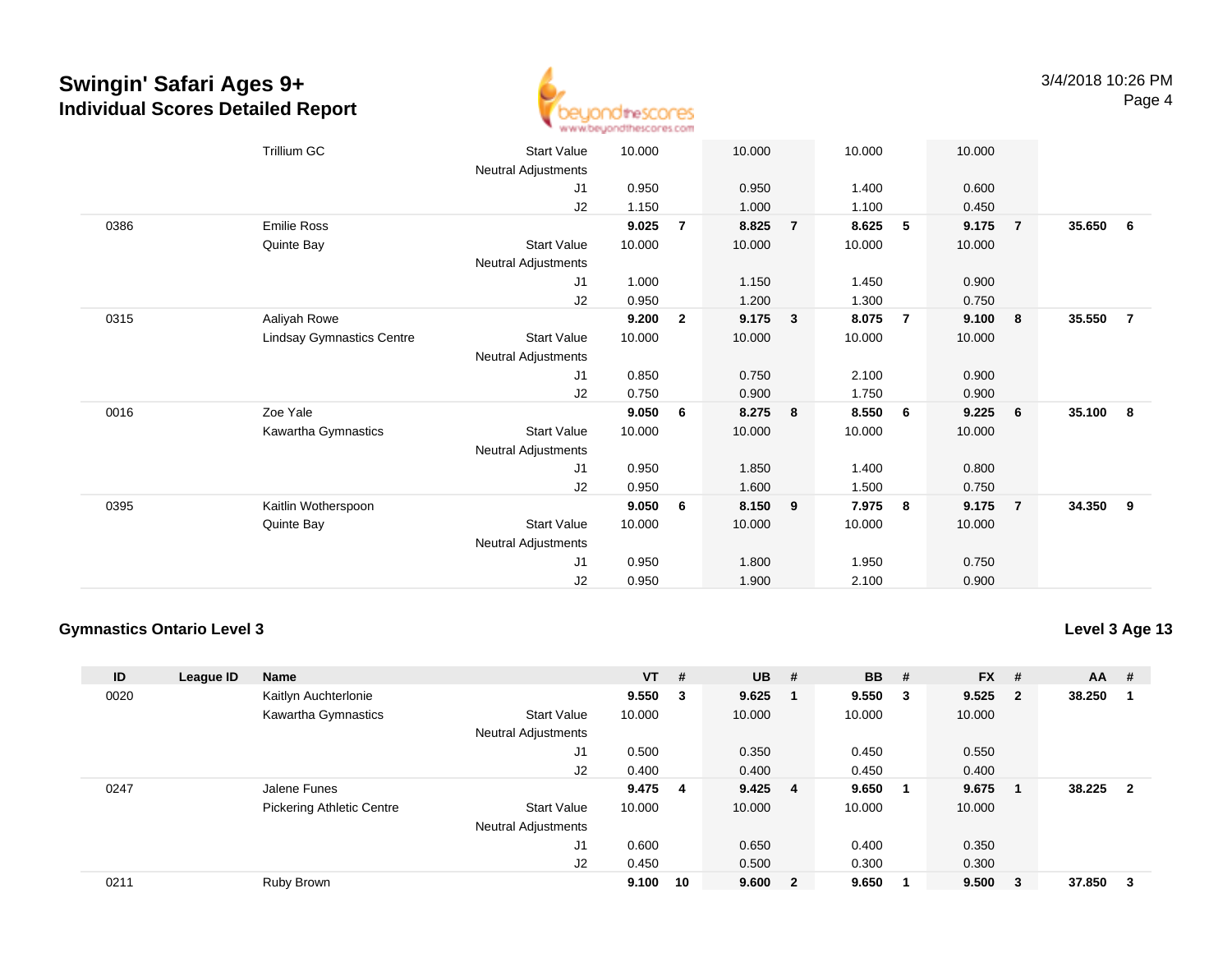

|      | <b>Shenderey Gymnastics Centre</b> | <b>Start Value</b>         | 10.000         |                | 10.000         |                         | 10.000         |                | 10.000         |                |           |                |
|------|------------------------------------|----------------------------|----------------|----------------|----------------|-------------------------|----------------|----------------|----------------|----------------|-----------|----------------|
|      |                                    | <b>Neutral Adjustments</b> |                |                |                |                         |                |                |                |                |           |                |
|      |                                    | J1                         | 0.950          |                | 0.300          |                         | 0.300          |                | 0.600          |                |           |                |
|      |                                    | J2                         | 0.850          |                | 0.500          |                         | 0.400          |                | 0.400          |                |           |                |
| 0068 | Abigail Huffman                    |                            | 9.650          | $\overline{2}$ | 9.325          | $6\phantom{1}6$         | 9.425          | $\overline{4}$ | 9.425          | $\overline{4}$ | 37.825    | $\overline{4}$ |
|      | <b>Trillium GC</b>                 | <b>Start Value</b>         | 10.000         |                | 10.000         |                         | 10.000         |                | 10.000         |                |           |                |
|      |                                    | <b>Neutral Adjustments</b> |                |                |                |                         |                |                |                |                |           |                |
|      |                                    | J1                         | 0.350          |                | 0.800          |                         | 0.450          |                | 0.600          |                |           |                |
|      |                                    | J2                         | 0.350          |                | 0.550          |                         | 0.700          |                | 0.550          |                |           |                |
| 0326 | Julia Watt                         |                            | 9.650          | $\overline{2}$ | 9.350          | 5                       | 9.225          | 10             | 9.150          | 8              | 37.375    | -5             |
|      | <b>Lindsay Gymnastics Centre</b>   | <b>Start Value</b>         | 10.000         |                | 10.000         |                         | 10.000         |                | 10.000         |                |           |                |
|      |                                    | <b>Neutral Adjustments</b> |                |                |                |                         |                |                |                |                |           |                |
|      |                                    | J1                         | 0.300          |                | 0.700          |                         | 0.800          |                | 0.700          |                |           |                |
|      |                                    | J2                         | 0.400          |                | 0.600          |                         | 0.750          |                | 1.000          |                |           |                |
| 0066 | Annabelle Gillis<br>Trillium GC    |                            | 9.775          | $\mathbf{1}$   | 8.800 10       |                         | 9.375          | 6              | 9.400          | $\sqrt{5}$     | 37.350    | 6              |
|      |                                    | <b>Start Value</b>         | 10.000         |                | 10.000         |                         | 10.000         |                | 10.000         |                |           |                |
|      |                                    | <b>Neutral Adjustments</b> |                |                |                |                         |                |                |                |                |           |                |
|      |                                    | J1<br>J2                   | 0.250<br>0.200 |                | 1.400<br>1.000 |                         | 0.550<br>0.700 |                | 0.650          |                |           |                |
| 0250 | Soraya Basaria                     |                            | 9.150          | 9              | 9.325          | 6                       | 9.275          | 8              | 0.550<br>9.350 | 6              | 37.100    | $\overline{7}$ |
|      | <b>Pickering Athletic Centre</b>   | <b>Start Value</b>         | 10.000         |                | 10.000         |                         | 10.000         |                | 10.000         |                |           |                |
|      |                                    | <b>Neutral Adjustments</b> |                |                |                |                         | $-0.100$       |                |                |                |           |                |
|      |                                    | J1                         | 0.900          |                | 0.750          |                         | 0.500          |                | 0.600          |                |           |                |
|      |                                    | J2                         | 0.800          |                | 0.600          |                         | 0.750          |                | 0.700          |                |           |                |
| 0248 | <b>Brianna Persue</b>              |                            | 9.650          | $\overline{2}$ | 9.550          | $\overline{\mathbf{3}}$ | 7.975          | 12             | 9.525          | $\overline{2}$ | 36.700    | 8              |
|      | <b>Pickering Athletic Centre</b>   | <b>Start Value</b>         | 10.000         |                | 10.000         |                         | 10.000         |                | 10.000         |                |           |                |
|      |                                    | <b>Neutral Adjustments</b> |                |                |                |                         |                |                |                |                |           |                |
|      |                                    | J1                         | 0.300          |                | 0.500          |                         | 2.050          |                | 0.450          |                |           |                |
|      |                                    | J2                         | 0.400          |                | 0.400          |                         | 2.000          |                | 0.500          |                |           |                |
| 0316 | Rachel Smith                       |                            | 9.450          | 5              | 8.975          | 8                       | 9.200 11       |                | 9.075          | 9              | 36.700    | 8              |
|      | <b>Lindsay Gymnastics Centre</b>   | <b>Start Value</b>         | 10.000         |                | 10.000         |                         | 10.000         |                | 10.000         |                |           |                |
|      |                                    | <b>Neutral Adjustments</b> |                |                |                |                         |                |                |                |                |           |                |
|      |                                    | J1                         | 0.500          |                | 1.100          |                         | 0.650          |                | 1.050          |                |           |                |
|      |                                    | J2                         | 0.600          |                | 0.950          |                         | 0.950          |                | 0.800          |                |           |                |
| 0238 | Jaime Broomfield                   |                            | 9.250          | $\overline{7}$ | 9.225          | $\overline{7}$          | 9.250          | 9              | 8.875          | 10             | 36.600    | 9              |
|      | <b>Pickering Athletic Centre</b>   | <b>Start Value</b>         | 10.000         |                | 10.000         |                         | 10.000         |                | 10.000         |                |           |                |
|      |                                    | Neutral Adjustments        |                |                |                |                         |                |                |                |                |           |                |
|      |                                    | J1                         | 0.700          |                | 0.900          |                         | 0.900          |                | 1.000          |                |           |                |
|      |                                    | J2                         | 0.800          |                | 0.650          |                         | 0.600          |                | 1.250          |                |           |                |
| 0161 | Madeleine Brideau                  |                            | 9.175          | 8              | 8.750 11       |                         | 9.575          | $\overline{2}$ | 9.075          | 9              | 36.575 10 |                |
|      |                                    |                            |                |                |                |                         |                |                |                |                |           |                |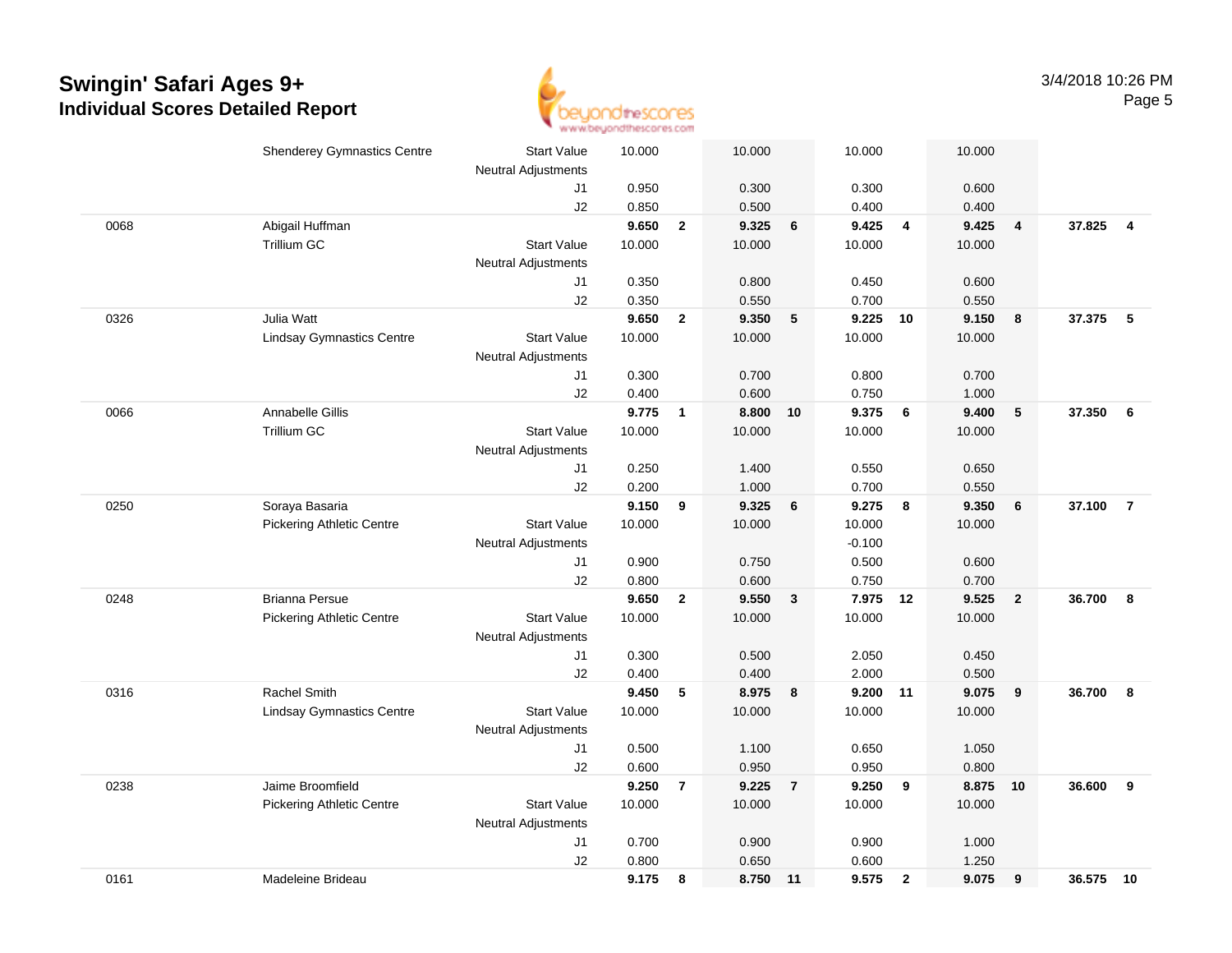

|      | <b>Club Les Sittelles</b>        | Start Value<br>Neutral Adjustments | 10.000 |    | 10.000   |    | 10.000   |                | 10.000 |                |           |  |
|------|----------------------------------|------------------------------------|--------|----|----------|----|----------|----------------|--------|----------------|-----------|--|
|      |                                  | J1                                 | 0.900  |    | 1.300    |    | 0.350    |                | 1.000  |                |           |  |
|      |                                  | J2                                 | 0.750  |    | 1.200    |    | 0.500    |                | 0.850  |                |           |  |
| 0451 | <b>Breanne Winton</b>            |                                    | 8.775  | 11 | 8.825    | 9  | 9.400    | 5              | 9.300  | $\overline{7}$ | 36.300 11 |  |
|      | <b>Pickering Athletic Centre</b> | Start Value                        | 10.000 |    | 10.000   |    | 10.000   |                | 10.000 |                |           |  |
|      |                                  | <b>Neutral Adjustments</b>         |        |    |          |    | $-0.100$ |                |        |                |           |  |
|      |                                  | J1                                 | 1.150  |    | 1.350    |    | 0.450    |                | 0.800  |                |           |  |
|      |                                  | J2                                 | 1.300  |    | 1.000    |    | 0.550    |                | 0.600  |                |           |  |
| 0059 | Emilia Costa                     |                                    | 9.325  | 6  | 8.675    | 12 | 9.300    | $\overline{7}$ | 8.800  | $-11$          | 36.100 12 |  |
|      | <b>Trillium GC</b>               | <b>Start Value</b>                 | 10.000 |    | 10.000   |    | 10.000   |                | 10.000 |                |           |  |
|      |                                  | Neutral Adjustments                |        |    |          |    |          |                |        |                |           |  |
|      |                                  | J1                                 | 0.600  |    | 1.350    |    | 0.750    |                | 1.300  |                |           |  |
|      |                                  | J <sub>2</sub>                     | 0.750  |    | 1.300    |    | 0.650    |                | 1.100  |                |           |  |
| 0172 | Shannon Lynd                     |                                    | 8.700  | 12 | 8.400 13 |    | 9.300    | $\overline{7}$ | 9.075  | - 9            | 35.475 13 |  |
|      | <b>Club Les Sittelles</b>        | Start Value                        | 10.000 |    | 10.000   |    | 10.000   |                | 10.000 |                |           |  |
|      |                                  | Neutral Adjustments                |        |    |          |    |          |                |        |                |           |  |
|      |                                  | J <sub>1</sub>                     | 1.300  |    | 1.800    |    | 0.550    |                | 0.900  |                |           |  |
|      |                                  | J2                                 | 1.300  |    | 1.400    |    | 0.850    |                | 0.950  |                |           |  |

#### **Gymnastics Ontario Level 3**

| ID   | League ID | <b>Name</b>                        |                            | <b>VT</b> | #                       | <b>UB</b> | #                       | <b>BB</b> | #            | <b>FX</b> | #              | $AA$ # |                |
|------|-----------|------------------------------------|----------------------------|-----------|-------------------------|-----------|-------------------------|-----------|--------------|-----------|----------------|--------|----------------|
| 0410 |           | Olivia lafano                      |                            | 9.400     | -5                      | 9.575     | $\overline{\mathbf{1}}$ | 9.150     | $\mathbf{2}$ | 9.475     | 1              | 37.600 | 1              |
|      |           | <b>High Flyers Gymnastics</b>      | <b>Start Value</b>         | 10.000    |                         | 10.000    |                         | 10.000    |              | 10.000    |                |        |                |
|      |           |                                    | <b>Neutral Adjustments</b> |           |                         |           |                         |           |              |           |                |        |                |
|      |           |                                    | J1                         | 0.650     |                         | 0.450     |                         | 0.800     |              | 0.450     |                |        |                |
|      |           |                                    | J2                         | 0.550     |                         | 0.400     |                         | 0.900     |              | 0.600     |                |        |                |
| 0089 |           | Sierra Soule                       |                            | 9.600     | $\overline{\mathbf{1}}$ | 9.500     | $\overline{\mathbf{3}}$ | 8.900     | -4           | 9.300     | 5              | 37.300 | $\overline{2}$ |
|      |           | Trillium GC                        | <b>Start Value</b>         | 10.000    |                         | 10.000    |                         | 10.000    |              | 10.000    |                |        |                |
|      |           |                                    | <b>Neutral Adjustments</b> |           |                         |           |                         |           |              |           |                |        |                |
|      |           |                                    | J1                         | 0.400     |                         | 0.450     |                         | 1.200     |              | 0.750     |                |        |                |
|      |           |                                    | J2                         | 0.400     |                         | 0.550     |                         | 1.000     |              | 0.650     |                |        |                |
| 0214 |           | Angela Cicurskis                   |                            | 9.025     | - 6                     | 9.550     | $\overline{\mathbf{2}}$ | 9.175     | $\mathbf 1$  | 9.450     | $\overline{2}$ | 37.200 | 3              |
|      |           | <b>Shenderey Gymnastics Centre</b> | <b>Start Value</b>         | 10.000    |                         | 10.000    |                         | 10.000    |              | 10.000    |                |        |                |
|      |           |                                    | <b>Neutral Adjustments</b> |           |                         |           |                         |           |              |           |                |        |                |
|      |           |                                    | J <sub>1</sub>             | 1.000     |                         | 0.450     |                         | 0.800     |              | 0.600     |                |        |                |
|      |           |                                    | J2                         | 0.950     |                         | 0.450     |                         | 0.850     |              | 0.500     |                |        |                |
| 0239 |           | Emma Sue                           |                            | 9.550     | $\overline{2}$          | 9.050     | 5                       | 9.000     | 3            | 9.400     | 4              | 37.000 | 4              |

### **Level 3 Age 14+**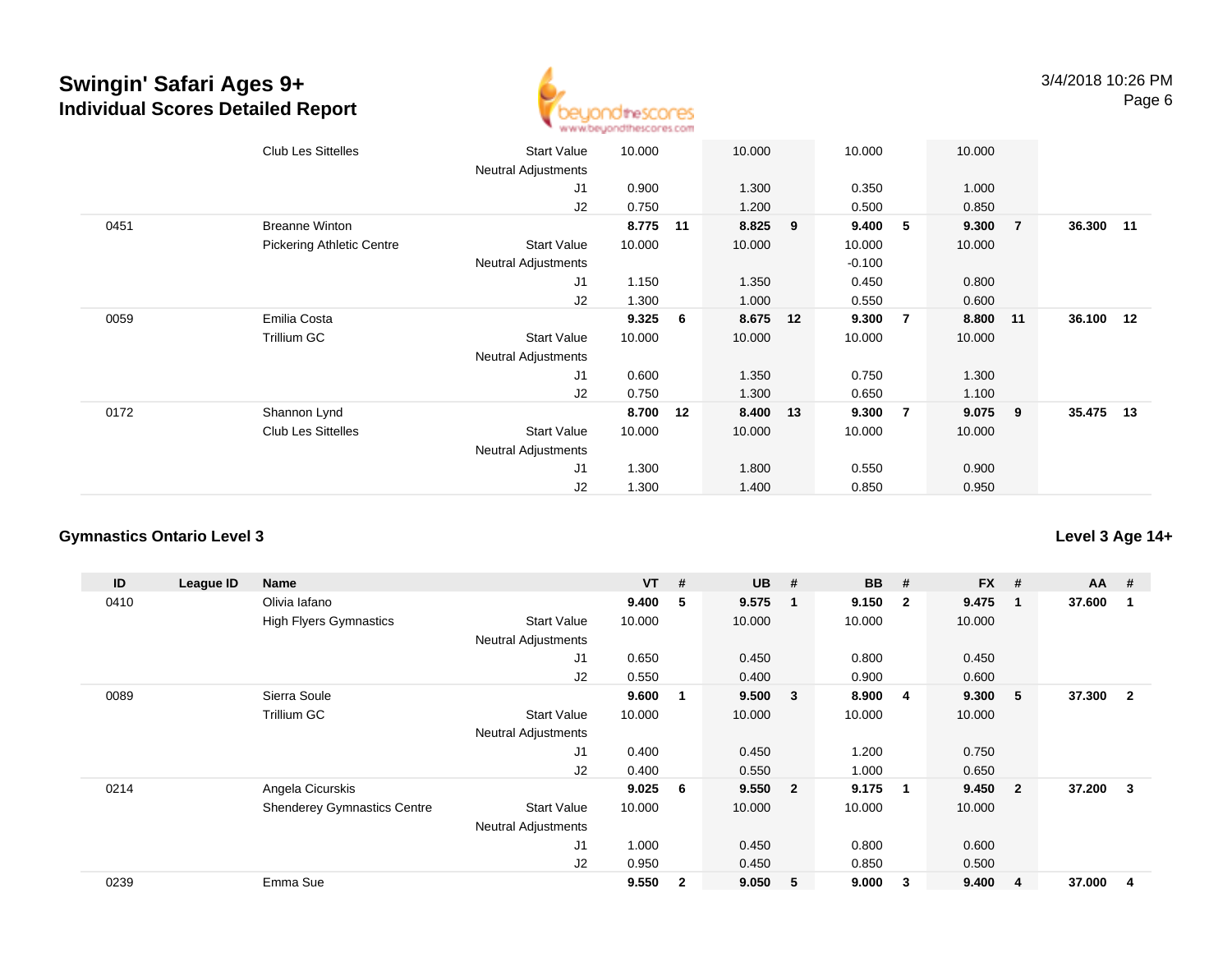

|      | <b>Pickering Athletic Centre</b> | Start Value<br>Neutral Adjustments | 10.000 |                | 10.000 |                | 10.000   |                | 10.000 |                |          |     |
|------|----------------------------------|------------------------------------|--------|----------------|--------|----------------|----------|----------------|--------|----------------|----------|-----|
|      |                                  | J1                                 | 0.400  |                | 0.800  |                | 0.900    |                | 0.650  |                |          |     |
|      |                                  | J2                                 | 0.500  |                | 1.100  |                | 1.100    |                | 0.550  |                |          |     |
| 0021 | Krystal Darnley-Pomeroy          |                                    | 9.450  | 4              | 9.175  | $\overline{4}$ | 8.475    | 6              | 9.425  | $\mathbf{3}$   | 36.525   | - 5 |
|      | Kawartha Gymnastics              | <b>Start Value</b>                 | 10.000 |                | 10.000 |                | 10.000   |                | 10.000 |                |          |     |
|      |                                  | <b>Neutral Adjustments</b>         |        |                |        |                |          |                |        |                |          |     |
|      |                                  | J1                                 | 0.550  |                | 0.750  |                | 1.400    |                | 0.500  |                |          |     |
|      |                                  | J2                                 | 0.550  |                | 0.900  |                | 1.650    |                | 0.650  |                |          |     |
| 0086 | <b>Grace Russell</b>             |                                    | 8.800  | $\overline{7}$ | 9.500  | $\mathbf{3}$   | 8.750    | 5              | 9.475  | $\blacksquare$ | 36.525 5 |     |
|      | <b>Trillium GC</b>               | <b>Start Value</b>                 | 10.000 |                | 10.000 |                | 10.000   |                | 10.000 |                |          |     |
|      |                                  | Neutral Adjustments                |        |                |        |                | $-0.100$ |                |        |                |          |     |
|      |                                  | J1                                 | 1.100  |                | 0.500  |                | 1.100    |                | 0.550  |                |          |     |
|      |                                  | J2                                 | 1.300  |                | 0.500  |                | 1.200    |                | 0.500  |                |          |     |
| 0171 | Danielle Luke                    |                                    | 9.475  | 3              | 8.675  | 6              | 8.100    | $\overline{7}$ | 8.350  | 6              | 34.600 6 |     |
|      | <b>Club Les Sittelles</b>        | <b>Start Value</b>                 | 10.000 |                | 10.000 |                | 10.000   |                | 10.000 |                |          |     |
|      |                                  | <b>Neutral Adjustments</b>         |        |                |        |                |          |                |        |                |          |     |
|      |                                  | J <sub>1</sub>                     | 0.500  |                | 1.250  |                | 1.800    |                | 1.600  |                |          |     |
|      |                                  | J <sub>2</sub>                     | 0.550  |                | 1.400  |                | 2.000    |                | 1.700  |                |          |     |

#### **Gymnastics Ontario Level 3**

**ID League ID Name VT # UB # BB # FX # AA #** 0338 Nikki Tulk **9.275 <sup>4</sup> 9.475 <sup>1</sup> 9.325 <sup>3</sup> 9.500 <sup>1</sup> 37.575 <sup>1</sup>** Lindsay Gymnastics Centre Start Value 10.000 10.000 10.000 10.000 Neutral Adjustments J1 0.700 0.650 0.700 0.500 J2 0.750 0.400 0.650 0.500 0082 Aniela Posadowski **9.650 <sup>1</sup> 8.525 <sup>5</sup> 9.350 <sup>2</sup> 9.400 <sup>2</sup> 36.925 <sup>2</sup>** Trillium GCC 313 Start Value 10.000 10.000 10.000 10.000 10.000 Neutral Adjustments J1 0.300 1.650 0.700 0.500 J2 0.400 1.300 0.600 0.700 0093 Kaitlin Tofts **9.325 <sup>3</sup> 8.775 <sup>4</sup> 9.375 <sup>1</sup> 9.400 <sup>2</sup> 36.875 <sup>3</sup>** Trillium GCC 313 Start Value 10.000 10.000 10.000 10.000 10.000 Neutral Adjustments J1 0.750 1.350 0.600 0.650 J2 0.600 1.100 0.650 0.550 0110Ruby Purdy-Stevenson **8.975 <sup>6</sup> 9.075 <sup>3</sup> 9.250 <sup>5</sup> 9.350 <sup>3</sup> 36.650 <sup>4</sup>**

**Level 3 Age 10 A**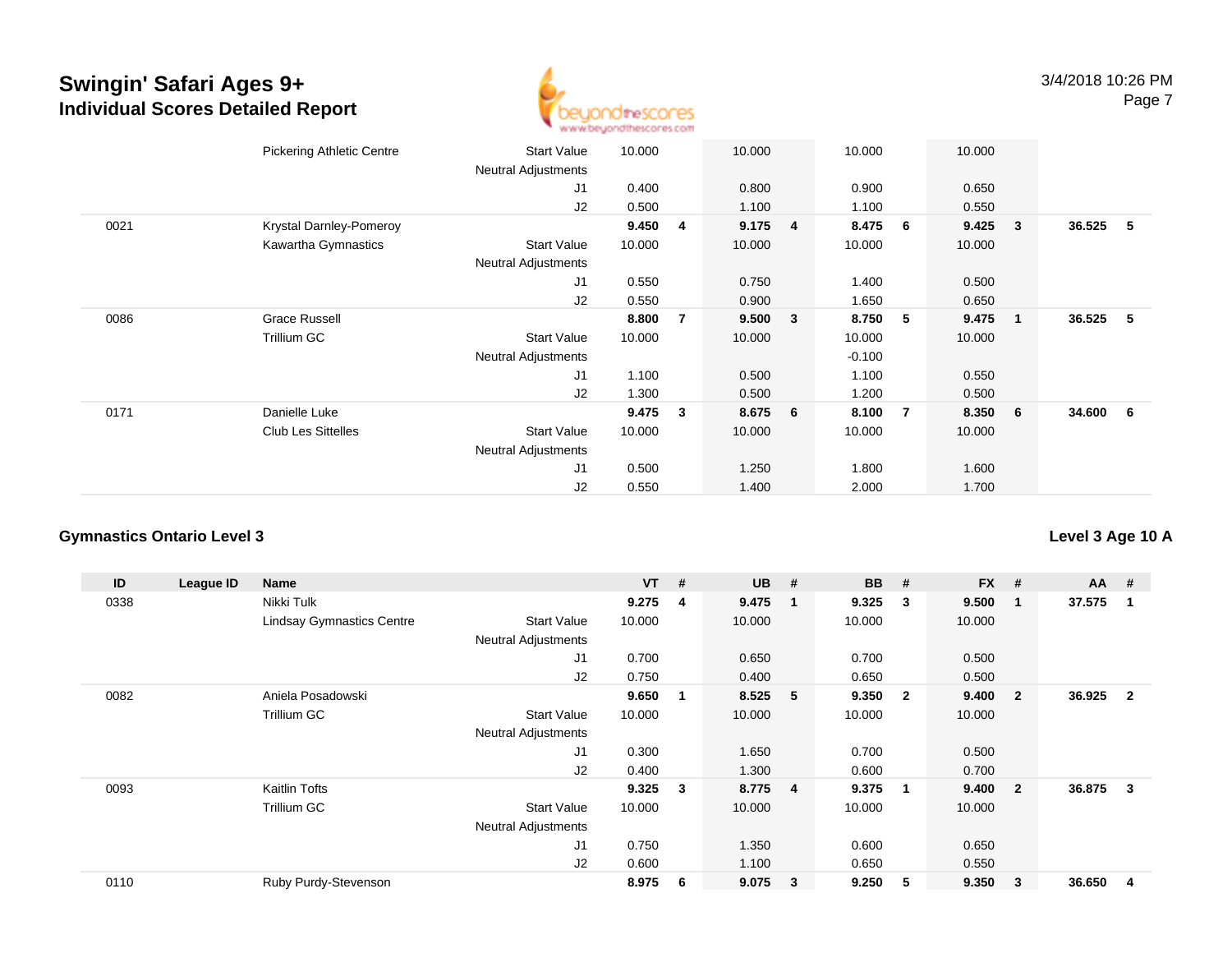

|      | Mariposa             | <b>Start Value</b>         | 10.000 |                | 10.000 |                         | 10.000   |                | 10.000 |                |        |                |
|------|----------------------|----------------------------|--------|----------------|--------|-------------------------|----------|----------------|--------|----------------|--------|----------------|
|      |                      | Neutral Adjustments        |        |                |        |                         |          |                |        |                |        |                |
|      |                      | J1                         | 1.050  |                | 0.950  |                         | 0.600    |                | 0.700  |                |        |                |
|      |                      | J2                         | 1.000  |                | 0.900  |                         | 0.900    |                | 0.600  |                |        |                |
| 0394 | Alexa Proulx         |                            | 9.000  | 5              | 9.200  | $\overline{2}$          | 9.200    | 6              | 9.050  | 6              | 36.450 | - 5            |
|      | Quinte Bay           | <b>Start Value</b>         | 10.000 |                | 10.000 |                         | 10.000   |                | 10.000 |                |        |                |
|      |                      | Neutral Adjustments        |        |                |        |                         |          |                |        |                |        |                |
|      |                      | J1                         | 1.000  |                | 0.700  |                         | 0.650    |                | 0.950  |                |        |                |
|      |                      | J2                         | 1.000  |                | 0.900  |                         | 0.950    |                | 0.950  |                |        |                |
| 0111 | <b>Autumn Prior</b>  |                            | 9.400  | $\overline{2}$ | 7.975  | $\overline{7}$          | 9.300    | $\overline{4}$ | 9.200  | 5              | 35.875 | - 6            |
|      | Mariposa             | <b>Start Value</b>         | 10.000 |                | 10.000 |                         | 10.000   |                | 10.000 |                |        |                |
|      |                      | <b>Neutral Adjustments</b> |        |                |        |                         |          |                |        |                |        |                |
|      |                      | J1                         | 0.550  |                | 1.850  |                         | 0.650    |                | 0.900  |                |        |                |
|      |                      | J2                         | 0.650  |                | 2.200  |                         | 0.750    |                | 0.700  |                |        |                |
| 0390 | Jorja Boldt          |                            | 8.700  | $\overline{7}$ | 8.400  | 6                       | 8.825    | $\overline{7}$ | 9.225  | $\overline{4}$ | 35.150 | $\overline{7}$ |
|      | Quinte Bay           | <b>Start Value</b>         | 10.000 |                | 10.000 |                         | 10.000   |                | 10.000 |                |        |                |
|      |                      | Neutral Adjustments        |        |                |        |                         |          |                |        |                |        |                |
|      |                      | J1                         | 1.250  |                | 1.750  |                         | 1.000    |                | 0.850  |                |        |                |
|      |                      | J2                         | 1.350  |                | 1.450  |                         | 1.350    |                | 0.700  |                |        |                |
| 0381 | <b>Claire Farkas</b> |                            | 8.275  | 8              | 6.500  | $\overline{\mathbf{8}}$ | 6.150    | 8              | 8.100  | $\overline{7}$ | 29.025 | -8             |
|      | Quinte Bay           | <b>Start Value</b>         | 10.000 |                | 10.000 |                         | 10.000   |                | 10.000 |                |        |                |
|      |                      | Neutral Adjustments        |        |                |        |                         | $-0.100$ |                |        |                |        |                |
|      |                      | J1                         | 1.700  |                | 4.000  |                         | 3.400    |                | 1.800  |                |        |                |
|      |                      | J <sub>2</sub>             | 1.750  |                | 3.000  |                         | 4.100    |                | 2.000  |                |        |                |

#### **Gymnastics Ontario Level 3**

**Level 3 Age 10 B**

| ID   | League ID | Name                             |                            | $VT$ # |                | <b>UB</b> | #                          | <b>BB</b> | #                       | <b>FX</b> | -# | AA     | #              |
|------|-----------|----------------------------------|----------------------------|--------|----------------|-----------|----------------------------|-----------|-------------------------|-----------|----|--------|----------------|
| 0245 |           | Julia Teng                       |                            | 9.700  |                | 9.175     | $\overline{\phantom{a}}$ 3 | 9.600     |                         | 9.875     |    | 38.350 |                |
|      |           | <b>Pickering Athletic Centre</b> | <b>Start Value</b>         | 10.000 |                | 10.000    |                            | 10.000    |                         | 10.000    |    |        |                |
|      |           |                                  | Neutral Adjustments        |        |                |           |                            |           |                         |           |    |        |                |
|      |           |                                  | J1                         | 0.250  |                | 1.000     |                            | 0.450     |                         | 0.100     |    |        |                |
|      |           |                                  | J2                         | 0.350  |                | 0.650     |                            | 0.350     |                         | 0.150     |    |        |                |
| 0028 |           | Kylie Rutherford                 |                            | 9.575  | $\overline{2}$ | 9.200     | $\overline{\mathbf{2}}$    | 9.125     | $\overline{\mathbf{3}}$ | 9.150     | -5 | 37.050 | $\overline{2}$ |
|      |           | Kawartha Gymnastics              | <b>Start Value</b>         | 10.000 |                | 10.000    |                            | 10.000    |                         | 10.000    |    |        |                |
|      |           |                                  | <b>Neutral Adjustments</b> |        |                |           |                            |           |                         |           |    |        |                |
|      |           |                                  | J <sub>1</sub>             | 0.400  |                | 0.950     |                            | 0.700     |                         | 0.900     |    |        |                |
|      |           |                                  | J2                         | 0.450  |                | 0.650     |                            | 1.050     |                         | 0.800     |    |        |                |
| 0047 |           | Meghan Bartlett                  |                            | 9.525  | 3              | 9.325     |                            | 8.750     | 6                       | 9.250     | 4  | 36.850 | 3              |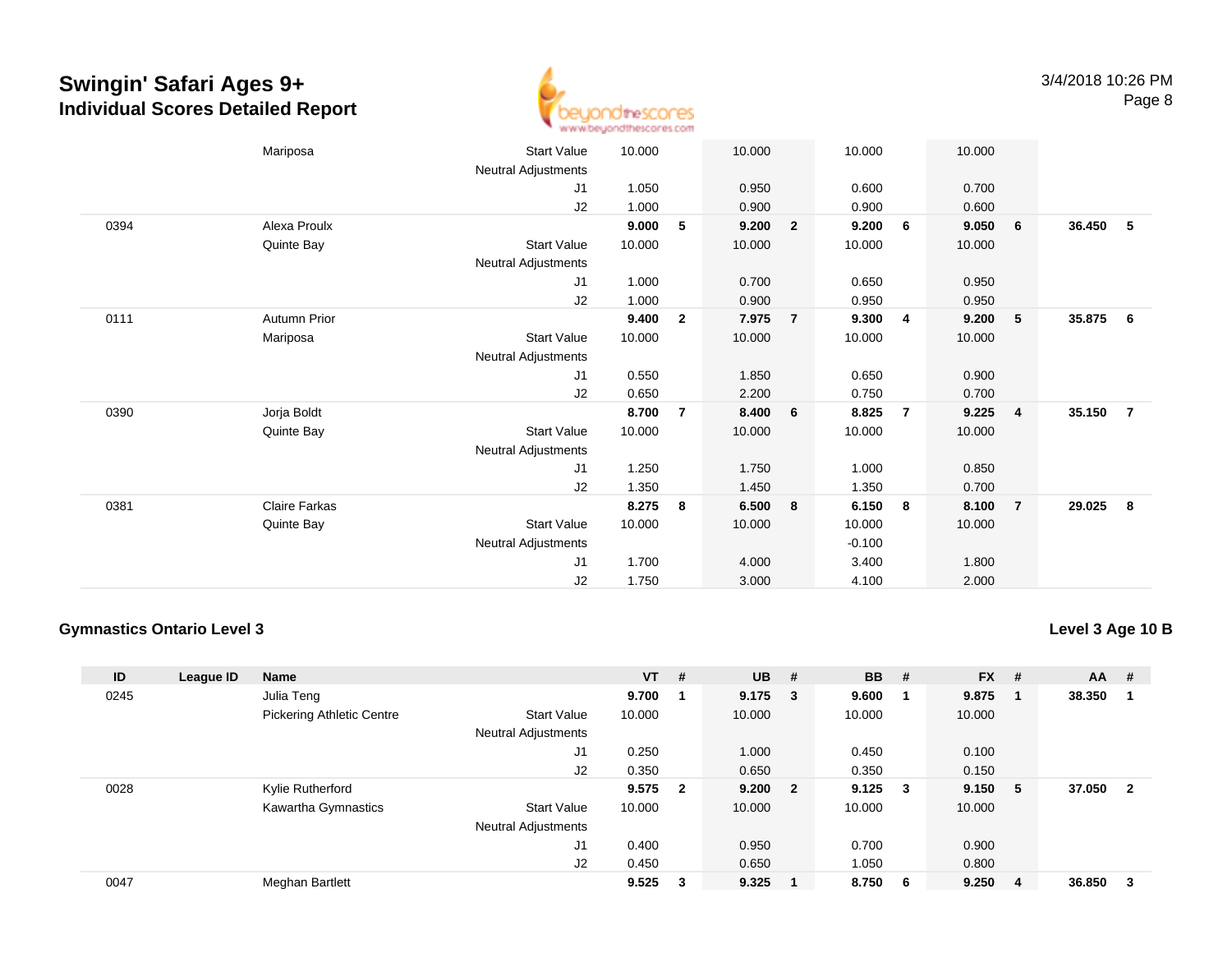

|      | <b>Trillium GC</b>            | <b>Start Value</b><br><b>Neutral Adjustments</b> | 10.000 |                | 10.000 |                 | 10.000   |                | 10.000 |                         |        |                |
|------|-------------------------------|--------------------------------------------------|--------|----------------|--------|-----------------|----------|----------------|--------|-------------------------|--------|----------------|
|      |                               | J <sub>1</sub>                                   | 0.550  |                | 0.750  |                 | 1.350    |                | 0.700  |                         |        |                |
|      |                               | J2                                               | 0.400  |                | 0.600  |                 | 1.150    |                | 0.800  |                         |        |                |
| 0109 | Jessica Noganosh              |                                                  | 9.350  | 4              | 9.325  | $\mathbf{1}$    | 8.700    | $\overline{7}$ | 9.400  | $\overline{\mathbf{2}}$ | 36.775 | $\overline{4}$ |
|      | Mariposa                      | <b>Start Value</b>                               | 10.000 |                | 10.000 |                 | 10.000   |                | 10.000 |                         |        |                |
|      |                               | <b>Neutral Adjustments</b>                       |        |                |        |                 |          |                |        |                         |        |                |
|      |                               | J1                                               | 0.600  |                | 0.650  |                 | 1.250    |                | 0.600  |                         |        |                |
|      |                               | J2                                               | 0.700  |                | 0.700  |                 | 1.350    |                | 0.600  |                         |        |                |
| 0407 | Simona Perruzza               |                                                  | 8.975  | 6              | 9.125  | 4               | 9.075    | $\overline{4}$ | 9.375  | $\overline{\mathbf{3}}$ | 36.550 | 5              |
|      | <b>High Flyers Gymnastics</b> | <b>Start Value</b>                               | 10.000 |                | 10.000 |                 | 10.000   |                | 10.000 |                         |        |                |
|      |                               | <b>Neutral Adjustments</b>                       |        |                |        |                 | $-0.100$ |                |        |                         |        |                |
|      |                               | J1                                               | 1.050  |                | 1.100  |                 | 0.800    |                | 0.700  |                         |        |                |
|      |                               | J2                                               | 1.000  |                | 0.650  |                 | 0.850    |                | 0.550  |                         |        |                |
| 0056 | <b>Riley Clarke</b>           |                                                  | 8.725  | 8              | 8.775  | 8               | 9.475    | $\overline{2}$ | 9.375  | $\mathbf{3}$            | 36.350 | - 6            |
|      | Trillium GC                   | <b>Start Value</b>                               | 10.000 |                | 10.000 |                 | 10.000   |                | 10.000 |                         |        |                |
|      |                               | Neutral Adjustments                              |        |                |        |                 |          |                |        |                         |        |                |
|      |                               | J <sub>1</sub>                                   | 1.200  |                | 1.300  |                 | 0.500    |                | 0.600  |                         |        |                |
|      |                               | J2                                               | 1.350  |                | 1.150  |                 | 0.550    |                | 0.650  |                         |        |                |
| 0029 | Olivia May                    |                                                  | 9.125  | 5              | 8.925  | $\overline{7}$  | 8.950    | 5              | 8.800  | 6                       | 35.800 | $\overline{7}$ |
|      | Kawartha Gymnastics           | <b>Start Value</b>                               | 10.000 |                | 10.000 |                 | 10.000   |                | 10.000 |                         |        |                |
|      |                               | Neutral Adjustments                              |        |                |        |                 |          |                |        |                         |        |                |
|      |                               | J1                                               | 0.950  |                | 1.000  |                 | 0.900    |                | 1.200  |                         |        |                |
|      |                               | J2                                               | 0.800  |                | 1.150  |                 | 1.200    |                | 1.200  |                         |        |                |
| 0149 | Nora Faucher                  |                                                  | 9.125  | 5              | 9.050  | $6\phantom{1}$  | 8.450    | 8              | 8.400  | $\bf{8}$                | 35.025 | 8              |
|      | <b>Club Les Sittelles</b>     | <b>Start Value</b>                               | 10.000 |                | 10.000 |                 | 10.000   |                | 10.000 |                         |        |                |
|      |                               | <b>Neutral Adjustments</b>                       |        |                |        |                 |          |                |        |                         |        |                |
|      |                               | J1                                               | 0.800  |                | 1.100  |                 | 1.400    |                | 1.700  |                         |        |                |
|      |                               | J2                                               | 0.950  |                | 0.800  |                 | 1.700    |                | 1.500  |                         |        |                |
| 0388 | Sarah Walters                 |                                                  | 8.775  | $\overline{7}$ | 9.075  | $5\phantom{.0}$ | 8.250    | 9              | 8.675  | $\overline{7}$          | 34.775 | 9              |
|      | Quinte Bay                    | <b>Start Value</b>                               | 10.000 |                | 10.000 |                 | 10.000   |                | 10.000 |                         |        |                |
|      |                               | Neutral Adjustments                              |        |                |        |                 |          |                |        |                         |        |                |
|      |                               | J <sub>1</sub>                                   | 1.250  |                | 0.900  |                 | 1.850    |                | 1.300  |                         |        |                |
|      |                               | J2                                               | 1.200  |                | 0.950  |                 | 1.650    |                | 1.350  |                         |        |                |

**Gymnastics Ontario Level 3**

**Level 3 Age 11 A**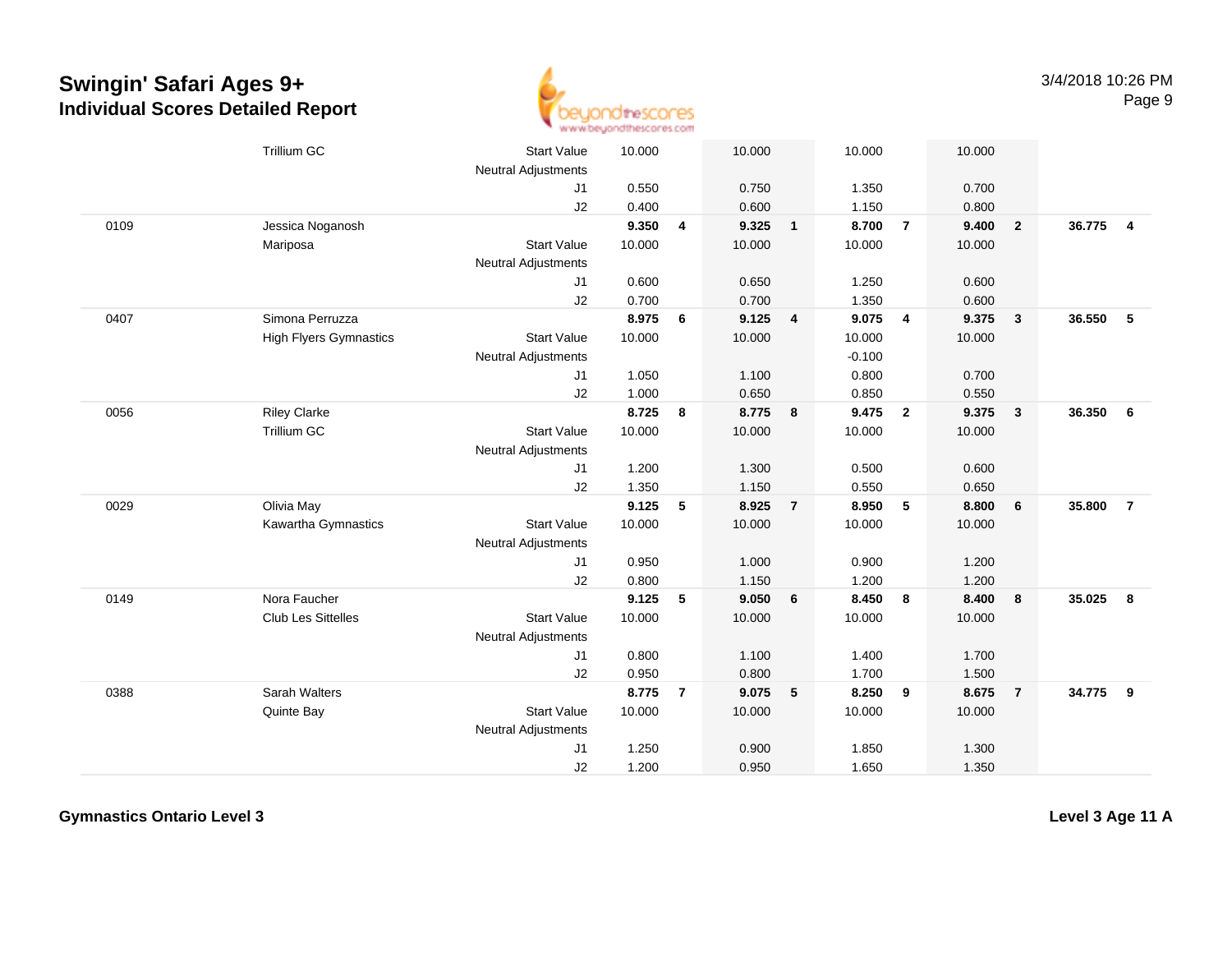

Page 10

| ID   | <b>League ID</b> | <b>Name</b>                         |                                  | <b>VT</b>       | $\#$                    | <b>UB</b>       | $\pmb{\#}$     | <b>BB</b>       | $\pmb{\#}$              | <b>FX</b>       | #                       | AA     | #              |
|------|------------------|-------------------------------------|----------------------------------|-----------------|-------------------------|-----------------|----------------|-----------------|-------------------------|-----------------|-------------------------|--------|----------------|
| 0243 |                  | Scoshia Tatham-Stevens              |                                  | 9.550           | $\mathbf{1}$            | 9.400           | $\overline{2}$ | 9.000           | $\mathbf{3}$            | 9.800           | $\overline{1}$          | 37.750 | $\overline{1}$ |
|      |                  | <b>Pickering Athletic Centre</b>    | <b>Start Value</b>               | 10.000          |                         | 10.000          |                | 10.000          |                         | 10.000          |                         |        |                |
|      |                  |                                     | <b>Neutral Adjustments</b>       |                 |                         |                 |                |                 |                         |                 |                         |        |                |
|      |                  |                                     | J1                               | 0.400           |                         | 0.500           |                | 0.900           |                         | 0.150           |                         |        |                |
|      |                  |                                     | J2                               | 0.500           |                         | 0.700           |                | 1.100           |                         | 0.250           |                         |        |                |
| 0281 |                  | Neva Lalonde                        |                                  | 9.325           | $\overline{\mathbf{4}}$ | 9.450           | $\mathbf{1}$   | 9.100           | $\overline{2}$          | 9.550           | $\overline{\mathbf{2}}$ | 37.425 | $\overline{2}$ |
|      |                  | Aereo Gymnastics Club               | <b>Start Value</b>               | 10.000          |                         | 10.000          |                | 10.000          |                         | 10.000          |                         |        |                |
|      |                  |                                     | <b>Neutral Adjustments</b>       |                 |                         |                 |                |                 |                         |                 |                         |        |                |
|      |                  |                                     | J1                               | 0.750           |                         | 0.500           |                | 1.000           |                         | 0.400           |                         |        |                |
|      |                  |                                     | J2                               | 0.600           |                         | 0.600           |                | 0.800           |                         | 0.500           |                         |        |                |
| 0119 |                  | Lauren Leach                        |                                  | 9.350           | 3                       | 8.975           | 5              | 8.950           | $\overline{\mathbf{4}}$ | 9.525           | $\mathbf{3}$            | 36.800 | $\mathbf{3}$   |
|      |                  | Mariposa                            | <b>Start Value</b>               | 10.000          |                         | 10.000          |                | 10.000          |                         | 10.000          |                         |        |                |
|      |                  |                                     | <b>Neutral Adjustments</b><br>J1 | 0.650           |                         | 1.100           |                | 0.900           |                         | 0.450           |                         |        |                |
|      |                  |                                     | J2                               | 0.650           |                         | 0.950           |                | 1.200           |                         | 0.500           |                         |        |                |
| 0162 |                  | Rhianna Dieudonné                   |                                  | 9.425           | $\mathbf{2}$            | 9.100           | $\mathbf{3}$   | 8.850           | $\sqrt{5}$              | 9.175           | $\overline{4}$          | 36.550 | $\overline{4}$ |
|      |                  | <b>Club Les Sittelles</b>           | <b>Start Value</b>               | 10.000          |                         | 10.000          |                | 10.000          |                         | 10.000          |                         |        |                |
|      |                  |                                     | <b>Neutral Adjustments</b>       |                 |                         |                 |                |                 |                         |                 |                         |        |                |
|      |                  |                                     | J1                               | 0.550           |                         | 0.800           |                | 1.000           |                         | 0.750           |                         |        |                |
|      |                  |                                     | J2                               | 0.600           |                         | 1.000           |                | 1.300           |                         | 0.900           |                         |        |                |
| 0397 |                  | Naomi Rainville                     |                                  | 9.200           | 5                       | 8.775           | $\overline{7}$ | 8.675           | 6                       | 8.850           | 6                       | 35.500 | 5              |
|      |                  | Quinte Bay                          | <b>Start Value</b>               | 10.000          |                         | 10.000          |                | 10.000          |                         | 10.000          |                         |        |                |
|      |                  |                                     | Neutral Adjustments              |                 |                         |                 |                |                 |                         |                 |                         |        |                |
|      |                  |                                     | J1                               | 0.800           |                         | 1.350           |                | 1.450           |                         | 1.050           |                         |        |                |
|      |                  |                                     | J2                               | 0.800           |                         | 1.100           |                | 1.200           |                         | 1.250           |                         |        |                |
| 0372 |                  | Katie-Lynn Carman                   |                                  | 9.425           | $\overline{2}$          | 8.300           | 9              | 8.625           | $\overline{7}$          | 8.775           | $\overline{7}$          | 35.125 | - 6            |
|      |                  | Quinte Bay                          | <b>Start Value</b>               | 10.000          |                         | 10.000          |                | 10.000          |                         | 10.000          |                         |        |                |
|      |                  |                                     | <b>Neutral Adjustments</b>       |                 |                         |                 |                |                 |                         |                 |                         |        |                |
|      |                  |                                     | J1                               | 0.650           |                         | 1.600           |                | 1.550           |                         | 1.200           |                         |        |                |
|      |                  |                                     | J2                               | 0.500           |                         | 1.800           |                | 1.200           |                         | 1.250           |                         |        |                |
| 0379 |                  | Olivia Byer                         |                                  | 8.850           | 6                       | 8.875           | 6              | 8.300 10        |                         | 8.700           | $\bf{8}$                | 34.725 | $\overline{7}$ |
|      |                  | Quinte Bay                          | <b>Start Value</b>               | 10.000          |                         | 10.000          |                | 10.000          |                         | 10.000          |                         |        |                |
|      |                  |                                     | <b>Neutral Adjustments</b>       |                 |                         |                 |                |                 |                         |                 |                         |        |                |
|      |                  |                                     | J1                               | 1.100           |                         | 1.050           |                | 1.900           |                         | 1.300           |                         |        |                |
|      |                  |                                     | J2                               | 1.200           |                         | 1.200           |                | 1.500           |                         | 1.300           |                         |        |                |
| 0091 |                  | Ava Stubinski<br><b>Trillium GC</b> | <b>Start Value</b>               | 8.500<br>10.000 | 8                       | 8.500<br>10.000 | 8              | 8.450<br>10.000 | 9                       | 9.050<br>10.000 | $5\phantom{.0}$         | 34.500 | 8              |
|      |                  |                                     |                                  |                 |                         |                 |                |                 |                         | $-0.100$        |                         |        |                |
|      |                  |                                     | <b>Neutral Adjustments</b><br>J1 | 1.450           |                         | 1.600           |                | 1.600           |                         | 0.800           |                         |        |                |
|      |                  |                                     |                                  |                 |                         |                 |                |                 |                         |                 |                         |        |                |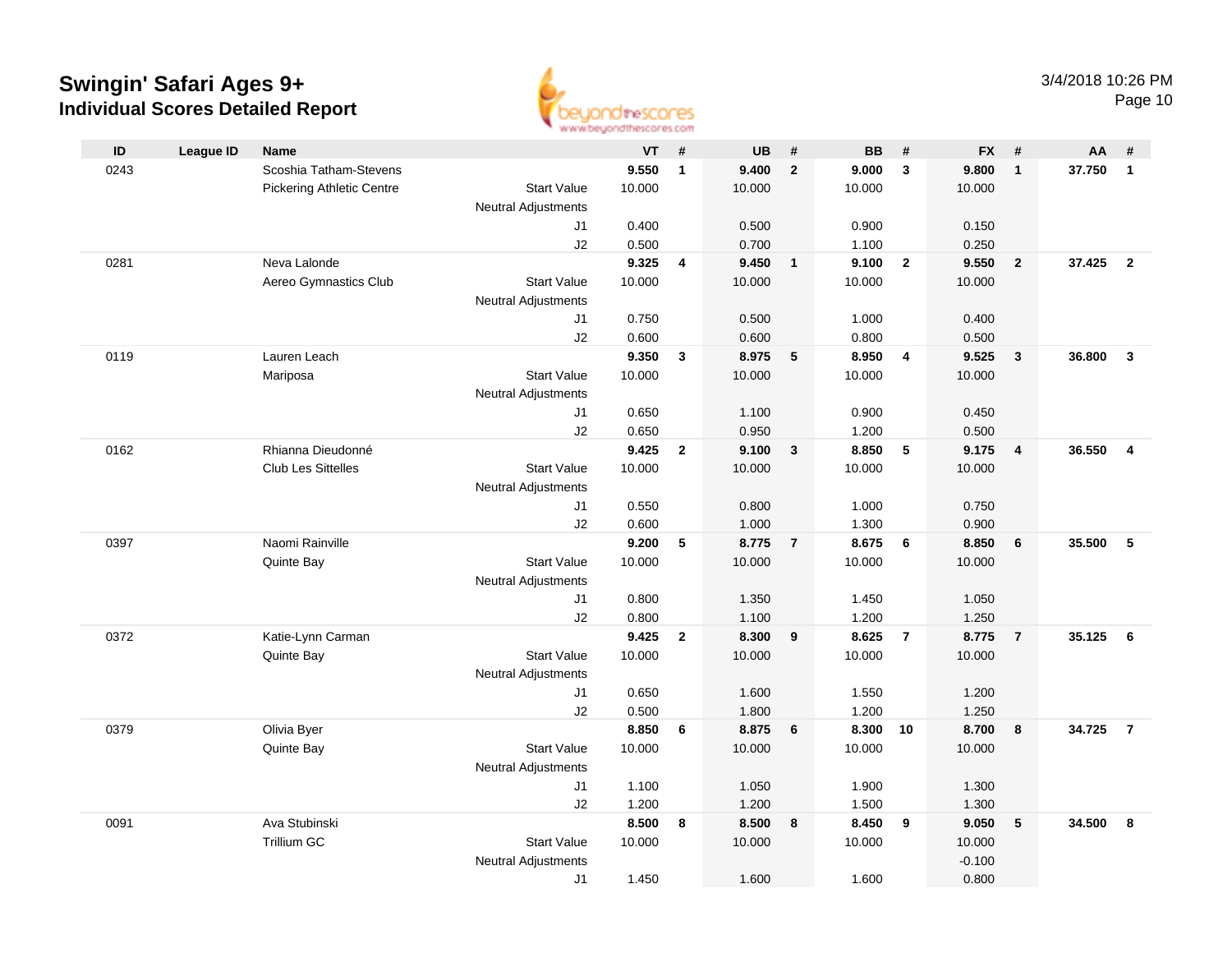

Page 11

|      |                               | J2                         | 1.550  |     | 1.400     |    | 1.500   | 0.900   |        |        |     |
|------|-------------------------------|----------------------------|--------|-----|-----------|----|---------|---------|--------|--------|-----|
| 0168 | Alivia Lacroix                |                            | 8.650  |     | 8.025     | 10 | 8.525 8 | 8.350 9 |        | 33.550 | - 9 |
|      | <b>Club Les Sittelles</b>     | <b>Start Value</b>         | 10.000 |     | 10.000    |    | 10.000  | 10.000  |        |        |     |
|      |                               | <b>Neutral Adjustments</b> |        |     |           |    |         |         |        |        |     |
|      |                               | J1                         | 1.400  |     | 1.950     |    | 1.600   | 1.600   |        |        |     |
|      |                               | J2                         | 1.300  |     | 2.000     |    | 1.350   | 1.700   |        |        |     |
| 0409 | Alivia Pagliuso               |                            | 9.350  | - 3 | $9.075$ 4 |    | 9.225   | X.XXX   | $\sim$ | 27.650 | 10  |
|      | <b>High Flyers Gymnastics</b> | Start Value                | 10.000 |     | 10.000    |    | 10.000  |         |        |        |     |
|      |                               | <b>Neutral Adjustments</b> |        |     |           |    |         |         |        |        |     |
|      |                               | J1                         | 0.750  |     | 1.000     |    | 0.800   |         |        |        |     |
|      |                               | J2                         | 0.550  |     | 0.850     |    | 0.750   |         |        |        |     |

#### **Gymnastics Ontario Level 3**

**Level 3 Age 11 B**

| ID   | League ID | <b>Name</b>                        |                            | <b>VT</b> | #              | <b>UB</b> | #                       | <b>BB</b> | #              | <b>FX</b> | #              | $AA$ # |                |
|------|-----------|------------------------------------|----------------------------|-----------|----------------|-----------|-------------------------|-----------|----------------|-----------|----------------|--------|----------------|
| 0213 |           | Alexandrea Murdoch                 |                            | 9.025     | 5              | 9.400     | $\overline{\mathbf{1}}$ | 9.400     | $\mathbf{1}$   | 9.325     | $\overline{2}$ | 37.150 | $\mathbf 1$    |
|      |           | <b>Shenderey Gymnastics Centre</b> | <b>Start Value</b>         | 10.000    |                | 10.000    |                         | 10.000    |                | 10.000    |                |        |                |
|      |           |                                    | Neutral Adjustments        |           |                |           |                         |           |                |           |                |        |                |
|      |           |                                    | J1                         | 0.950     |                | 0.600     |                         | 0.550     |                | 0.600     |                |        |                |
|      |           |                                    | J2                         | 1.000     |                | 0.600     |                         | 0.650     |                | 0.750     |                |        |                |
| 0249 |           | Andorra Pettitt-Leung              |                            | 9.125     | 3              | 9.250     | $\overline{\mathbf{3}}$ | 9.100     | $\overline{2}$ | 9.275     | 4              | 36.750 | $\overline{2}$ |
|      |           | <b>Pickering Athletic Centre</b>   | <b>Start Value</b>         | 10.000    |                | 10.000    |                         | 10.000    |                | 10.000    |                |        |                |
|      |           |                                    | Neutral Adjustments        |           |                |           |                         |           |                |           |                |        |                |
|      |           |                                    | J1                         | 0.800     |                | 0.750     |                         | 0.800     |                | 0.800     |                |        |                |
|      |           |                                    | J2                         | 0.950     |                | 0.750     |                         | 1.000     |                | 0.650     |                |        |                |
| 0242 |           | Sophia Winton                      |                            | 9.075     | 4              | 9.300     | $\overline{\mathbf{2}}$ | 8.775     | $\overline{4}$ | 9.350     | $\mathbf{1}$   | 36.500 | 3              |
|      |           | <b>Pickering Athletic Centre</b>   | <b>Start Value</b>         | 10.000    |                | 10.000    |                         | 10.000    |                | 10.000    |                |        |                |
|      |           |                                    | Neutral Adjustments        |           |                |           |                         | $-0.100$  |                |           |                |        |                |
|      |           |                                    | J1                         | 0.850     |                | 0.700     |                         | 1.050     |                | 0.650     |                |        |                |
|      |           |                                    | J2                         | 1.000     |                | 0.700     |                         | 1.200     |                | 0.650     |                |        |                |
| 0058 |           | <b>Piper Coombes</b>               |                            | 9.150     | $\overline{2}$ | 9.050     | $\overline{4}$          | 8.700     | - 6            | 9.250     | 5              | 36.150 | $\overline{4}$ |
|      |           | <b>Trillium GC</b>                 | <b>Start Value</b>         | 10.000    |                | 10.000    |                         | 10.000    |                | 10.000    |                |        |                |
|      |           |                                    | Neutral Adjustments        |           |                |           |                         | $-0.100$  |                |           |                |        |                |
|      |           |                                    | J1                         | 0.850     |                | 0.900     |                         | 1.100     |                | 0.750     |                |        |                |
|      |           |                                    | J2                         | 0.850     |                | 1.000     |                         | 1.300     |                | 0.750     |                |        |                |
| 0176 |           | Julianne Leveille-White            |                            | 9.250     | 1              | 8.175     | 9                       | 8.850     | 3              | 9.300     | 3              | 35.575 | 5              |
|      |           | <b>Club Les Sittelles</b>          | <b>Start Value</b>         | 10.000    |                | 10.000    |                         | 10.000    |                | 10.000    |                |        |                |
|      |           |                                    | <b>Neutral Adjustments</b> |           |                |           |                         |           |                |           |                |        |                |
|      |           |                                    | J1                         | 0.800     |                | 1.750     |                         | 1.100     |                | 0.750     |                |        |                |